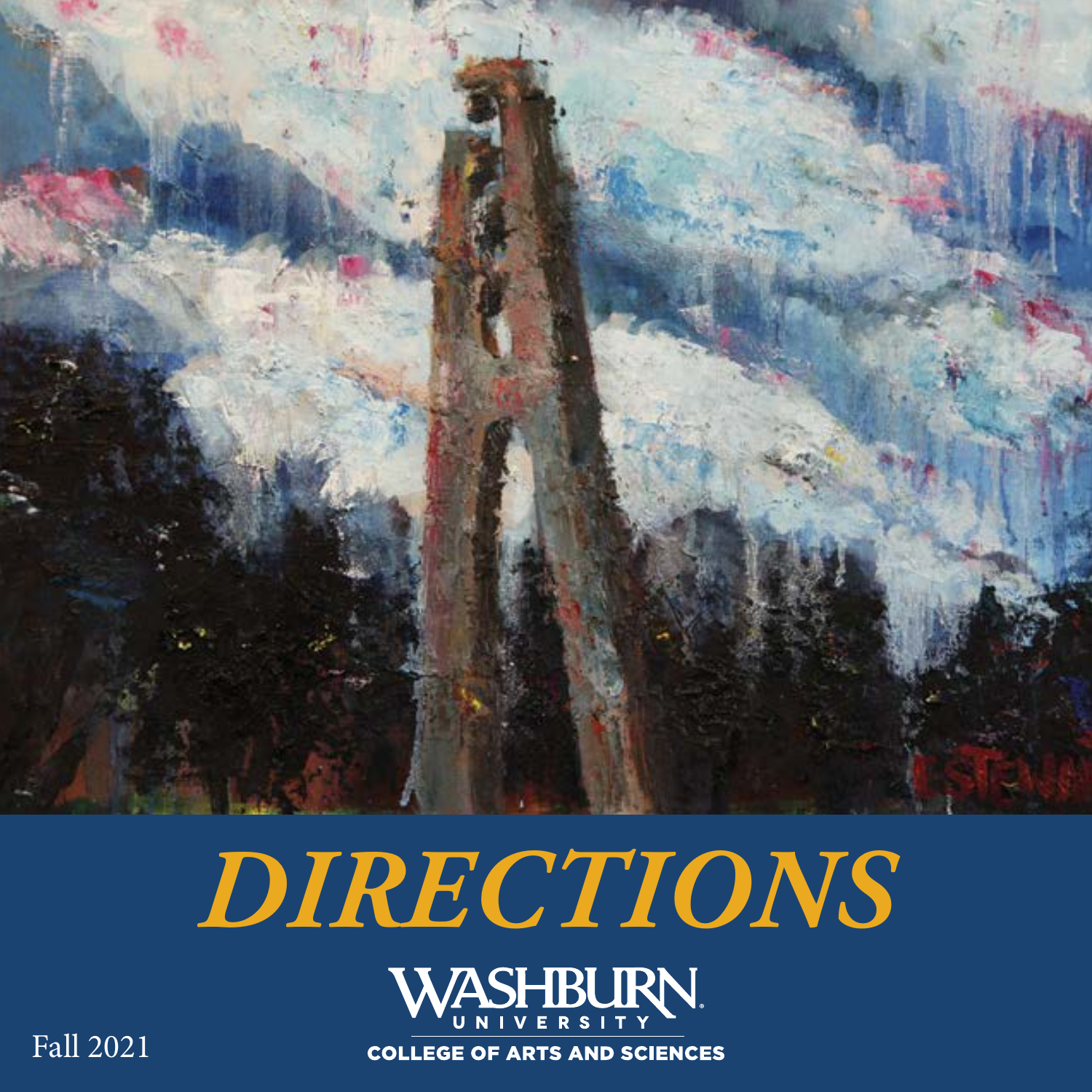#### **COLLEGE OF ARTS AND SCIENCES**

Fall 2021 Vol. 13 *Directions is a publication for Alumni & Friends*

**Writers, Editors, and Photographers:** Monique Robins *monique.robins@washburn.edu*

Michaela Saunders *michaela.saunders@washburn.edu*

Kelly Erby *kelly.erby@washburn.edu*

**Contributing Photographers:** Ernie Webb

**Cover Photo:** "Clouds Over WU" by Emma Johns, oil on canvas Washburn Senior Student Art Exhibit 2020

Jaurell. Stephense

Mathematics & Statistics: Sarah Cook

Morgan Hall 209 ∙ 1700 SW College Ave ∙ Topeka, KS 66621 Phone: 785.670.1636 washburn.edu/cas ∙ facebook.com/washburncas

### **Department Chairs**

**Director, Mulvane Art Museum:** Connie Gibbons

Art: Kelly Thor Biology: John Mullican Chemistry: Shaun Schmidt Communication Studies: Jim Schnoebelen Computer Information Sciences: Bruce Mechtly Education: Cherry Steffen History: Tom Prasch Kinesiology: Roy Wohl Mass Media: Maria Stover

English: Vanessa Steinroetter Political Science: Bob Beatty

Modern Languages: Miguel González-Abellás

Music: Craig Treinen

Philosophy & Religious Studies: Ian Smith

Physics & Astronomy: Karen Camarda

Psychology: Cindy Turk

Sociology & Anthropology: Mary Sundal

Theatre: Sharon Sullivan

**Dean**: Laura Stephenson *laura.stephenson@washburn.edu*

**Associate Dean**: Matt Arterburn *matt.arterburn@washburn.edu*

**Assistant Dean**: Kelly Erby *kelly.erby@washburn.edu*

**Assistant Dean**: Tracy Routsong *tracy.routsong@washburn.edu*

### **Table of Contents**

## **Joy in Togetherness**

The landscaping on the Washburn campus, as captured on our cover, seems more beautiful every year. But this year, for me, the beauty of Washburn is in the excitement of students, faculty, and staff in being back on campus after the pandemic hiatus. I find myself deeply affected by commonplace occurrences, such as students shyly introducing themselves to each other after a class, commenting (and, of course, sometimes complaining) about a course assignment, chatting with a professor in the hallway, or walking across campus holding hands. At this year's convocation ceremony, our faculty, dressed in academic regalia, formed the traditional colonnade to welcome our new freshmen and spontaneously broke into a dance as the marching band boisterously played songs by Earth, Wind, and Fire. (See photos, inside back cover.) I have so missed unplanned, in-person encounters during the pandemic that these are the moments I treasure.

- 4 Ichabods Assist with COVID Relief
- 6 Mulvane Expands Collection
- 8 Sentences, Stories, and Starting Again
- 10 LEAPing Toward Success
- 11 WUmester
- 12 Historical Resonance
- 14 Small School, Big Screen
- 15 Department Highlights

 After many months in which so many have experienced loss, disappointment, and exhaustion brought on by the pandemic, this year's *Directions* stories inspire and reassure me that the College of Arts and Sciences continues in its mission to educate our students and prepare them for positions of responsibility and citizenship. As you read about the achievements and successes in the College, I hope you catch a sense of our joy in being back together.

Wishing you health and joyful moments of togetherness,

Laura A. Stephenson, Dean of the College of Arts and Sciences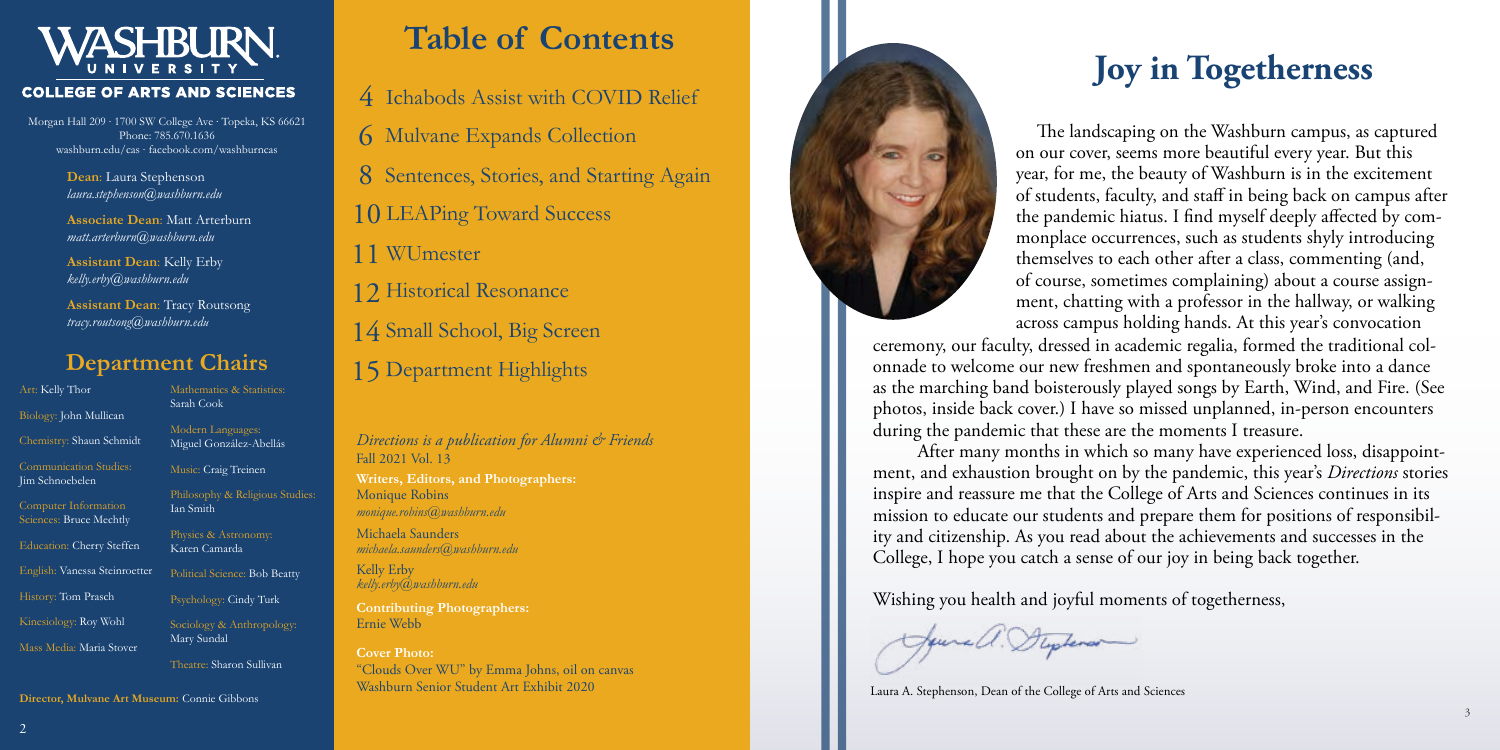## **Ichabods Assist with COVID-19 Relief**

Left: Brenda Blackman delivers a carload of hand sanitizer to her middle school.

Left: A microscopy image taken by Matthew Ingenthron showing crystalline residues left behind upon evaporation of a solution containing particulates less than

150 micrometers in size. **When the COVID-19 pandemic hit in 2020 and 2021, Washburn students and alumni rolled up their 150 micrometers** in size. **sleeves and went to work helping their communities.** 

> In February 2020, **Rachel Zimpfer** (*biochemistry*) started training as a Community Engagement Intern at Harvesters Community Food Network, a regional food bank serving a 26-county area of northwestern Missouri and northeastern Kansas. A month later the COVID-19 lockdown began. "I hadn't even finished training," Zimpfer said. "It was a huge shock." As the economy slowed and people found themselves unable to work, demand for food assistance skyrocketed. "We had the same size staff," Zimpfer said, "but demand increased 40% due to the financial hardships COVID

caused."

Although many staff members could not come in to work due to social-distancing precautions, Harvesters nonetheless found ways to address community demand for food assistance. In Kansas, the National Guard stepped in to help, packing boxes of food and loading them into cars. Last year, Harvesters distributed 70 million pounds of food through their community partners in

Kansas and Missouri.

Zimpfer said the hardest part of the situation was seeing the devastation of food insecurity within the community, but she is glad the crisis has prompted a national discussion about the issue. "It's disheartening work; you are confronted daily with human suffering. But now people understand hunger isn't a far-off problem; it affects your



neighbor and your community."

**Brenda Blackman** (*ba '21*), a Special Education teacher at Robinson Elementary School, began volunteering in May 2020 as a COVID Information Specialist in the Kansas Department of Emergency Management, a group that referred to itself as the "rumor control task force." Blackman explains, "We'd see a rumor about COVID on the internet and do research to come up with two independent sources that either collaborated or refuted the rumor." Next Blackman would create an infographic, such as the one below, to illustrate the facts and dispel any misinformation.

Above: An infographic by Blackman. The contract of the contract of the contract of the contract of the contract of the contract of the contract of the contract of the contract of the contract of the contract of the contrac Ingenthron describes himself as "one of many, many people in a long sequence making sure these medicines are the highest possible purity, potency, and quality. It is very rewarding work."

The group also established a hotline to answer the public's questions about "critical infrastructure" businesses, such as grocery stores, which were kept open during lockdown. The hotline, which Blackman helped staff, soon fielded any and all questions about COVID. "It was not a job I ever saw myself having," she said, "but I know we made a difference."

After graduation, **Matthew Ingenthron** (*bs '18*) accepted a position at Pfizer, Inc. as a Particle Laboratory Chemist. In this role, Ingenthron performs forensic analysis utilizing a set of skills he learned in classes with Washburn Assistant Professor and Director of Forensic Chemical Science, Holly O'Neill.

"As a biology major," Ingenthron said, "I was also able to take electives in forensic science. Professor O'Neill is passionate about making sure her students get experience using professional instruments and techniques, which definitely contributed to my being hired at Pfizer." Ingenthron also credits his success to excellent mentoring by John Mullican, Professor and Chair of the Biology Department. "It's crazy to think back, but I graduated and then walked right into this job. I could do that because Dr. Mullican and Dr. O'Neill made sure I was prepared."

As a Particle Laboratory Chemist, Ingenthron works in quality control as a chemistry detective whenever an irregularity occurs in the drug manufacturing process, including Pfizer's COVID vaccine. His ensuing investigations determine the nature of the irregularity, its cause, and any actions needed to address potential problems.

For example, visual inspections by humans or cameras might see an object in a tube of COVID vaccine that looks like a shard of glass. Ingenthron performs analysis on such tubes. Perhaps the "shard" is actually an air bubble. If it is a particulate, Ingenthron determines the nature of the particles, how and where in the manufacturing chain the contaminant entered the tube, and if any other tubes were affected. Ingenthron also tests foreign substances, such as stray fibers, found in otherwise sterile lab environments, and his observations are used to help locate the source of contamination. The picture above shows particulates Ingenthron photographed under the electron microscope he uses in his investigations.

**Emily Unruh** (*ba '21*), is currently the Director of Governor Kelly's Office of Constituent Services, but during most of the COVID-19 lockdown she worked as one of five people in the Governor's COVID Recovery Office on the task force SPARK (Strengthening People and Revitalizing Kansas). SPARK was responsible for distributing federal funds from the COVID-relief CARES Act to Kansas agencies.

The most difficult aspect of Unruh's job was navigating the legal restrictions of the CARES Act, as the guidelines changed daily. Unruh spent much of her time working with lawyers to understand the law's requirements, knowing decisions made one day might have to be unmade the next as the legal environment continued to evolve.

"Because there weren't many of us on the task force," Unruh said, "I was thrust into responsibility right away. They immediately needed us at full capacity, so what I was doing was even more important than I expected. As a twenty-year old, I was telling experienced county commissioners they couldn't have funds because their request didn't fit the law's guidelines."

The work changed Unruh's goals along with her perceptions. She had intended to go into international business law, but is now pursuing a career spanning medical law, bioethics, and health insurance. "Living through a pandemic teaches you the value of health," Unruh said. "Working for the government during a pandemic teaches you the value of health law." Unruh believes being a lawyer should also mean being an advocate. She says there is a need for such advocacy, especially in rural communities like Garden City where she grew up.

and faculty advisors who challenged me. They worked with me to develop good critical thinking skills and problem-solving abilities, and helped me understand how to achieve goals I set for my future. Those skills apply to every challenge."

Blackman's day-to-day job duties fluctuated throughout her tenure with the task force – she did everything from creating infographics to contact tracing – but she was able to adapt. "I was lucky at Washburn to have professors



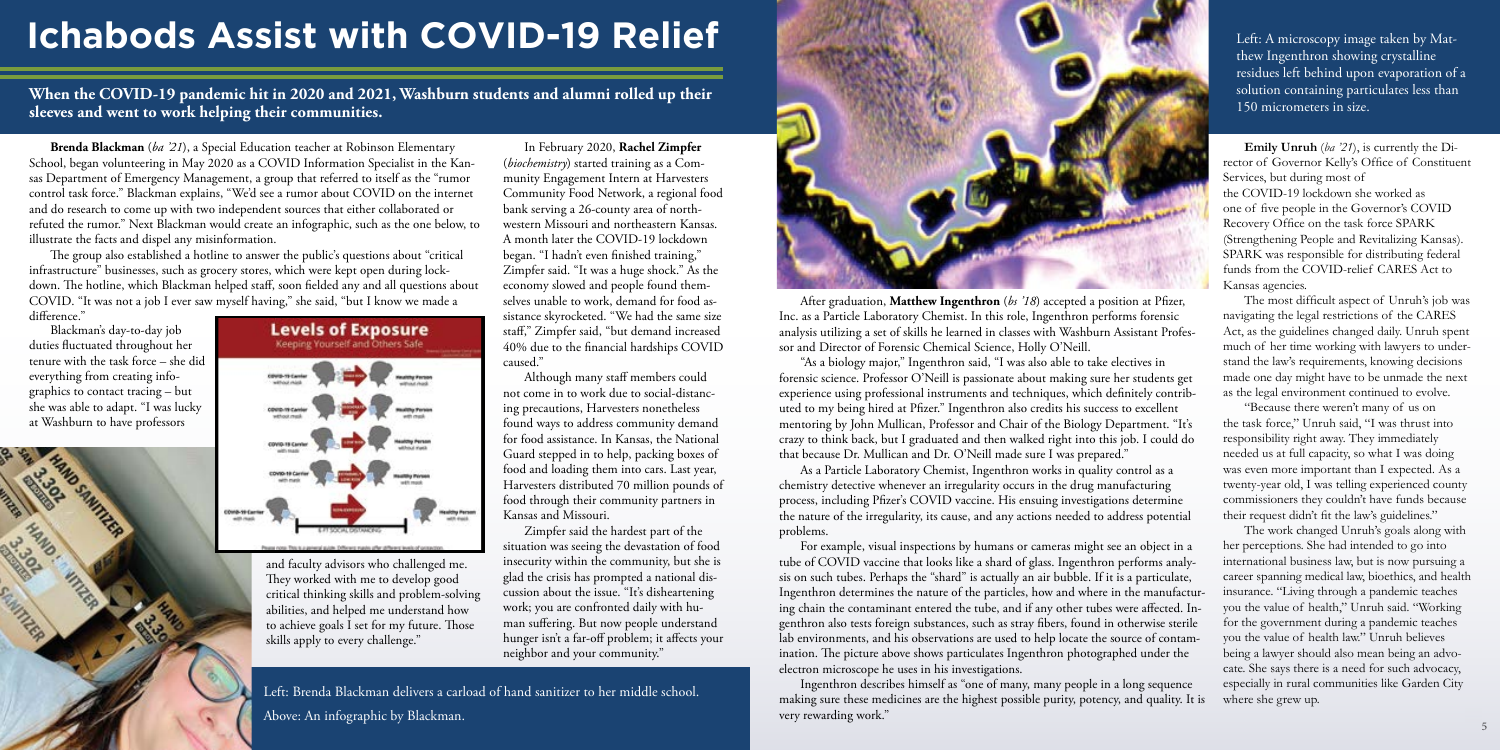

The new collection contains a broad variety of well-known photography artists, including Peter Turnley, whose images capture key political moments in world history; stunning landscapes by Sally Gall; the iconic sports photography of Walter Iooss; and the artistic vision of Larry Fink, whose ambiguous depictions of high-society parties inspire discussion. During a recent visit to the International Photography Hall of Fame and Museum in St. Louis, Gibbons noted several of the artists whose work is in the Mulvane collection, including Fink and Iooss, are represented in that prestigious setting. She found it illuminating to compare other pieces of their work to those in the Mulvane's new acquisitions.

While excited about this new collection, Gibbons remains eager to add photography to the Mulvane's inventory. She is especially interested in acquiring works by Kansas artists not yet represented

**Connie Gibbons, Director of the Mulvane Museum of Art, has wanted to expand the museum's photography collection for quite some time. In spring 2021, Gibbons collaborated with the Summit Art Advisory group to connect with collectors interested in donating photographic art, and her efforts led to a remarkable acquisition of over 600 new photographs for the museum.**

in the Mulvane, as well as enhancing current holdings by female artists, artists of color, and young artists making their mark. Additionally, Gibbons challenges the notion that a museum's artwork is accessible only within the confines of a museum exhibit. She passionately encourages the use of the Mulvane's collections as a resource for classroom teaching across campus. She enjoys working with Washburn faculty to arrange curated selections of artwork for students to review and discuss. "The Mulvane is such a vast resource for the campus, a way into conversations about history, contemporary events, psychology, and social issues that is engaging and exciting for students in any classroom. I love working with faculty to curate selections, online or not, to create narratives about topics they'll be addressing in class."

Because the new photography collection is so large and varied, it will be displayed in many different exhibits going forward, rather than shown all together. To learn more about upcoming exhibits and special events at the Mulvane, visit [MulvaneArtMuse](http://MulvaneArtMuseum.org)[um.org,](http://MulvaneArtMuseum.org) or follow the museum's Facebook page, @MulvaneArtMuseum.





From left: *Burma* by Sally Gall

*Centro Havana, Cuba* by Peter Turnley

*Joe Dimaggio Talks to Ira Berkow at the Old Timer's Game at Yankee Stadium* by Walter Iooss

*Smiling Woman in Pool, Chelyabinsk, Russia* by Peter Turnley

# **Mulvane Expands Photography Collection**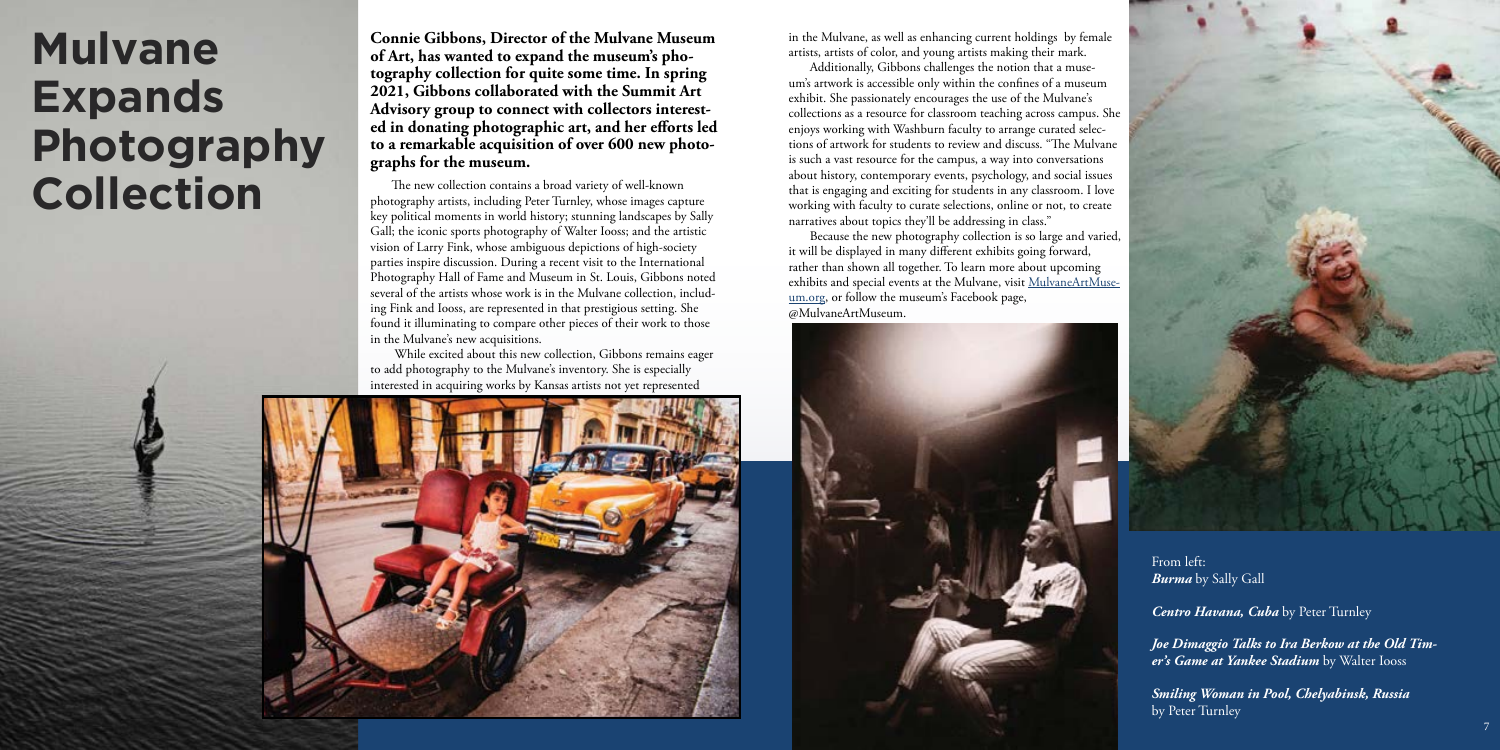# **Sentences, Stories, and Starting Again**

### LITERACY EXPERIENCES OF FORMERLY **INCARCERATED WOMEN**



SENTENCES AND SPONSORS **MELANIE N. BURDICK**  **We tell our personal stories every day. When telling co-workers what we did over the weekend, sharing the memories of a victory, or explaining a defeat, we construct narratives that tell people who we are, what we value, and how we wish to be treated. As Melanie Burdick, Professor of English and Director of the Center for Teaching Excellence and Learning, writes in her new book,** *Literacy Experiences of Formerly Incarcerated Women: Sentences and Sponsors* **(Lexington Books, 2021), "We all live life through the storying of our experiences." What would it feel like to interact with people who knew you only by the worst story of your life, the most devastating thing that had ever happened to you?**

> Above: Melanie N. Burdick, Professor of English and Director of C-TEL

Left:

Cover, *Literacy Experiences of Formerly Incarcerated Women*, Lexington Books, 2021

extended by the case of the case of the case of the case of the case of the case of the case of the case of the case of the case of the case of the case of the case of the case of the case of the case of the case of the ca One trend Burdick noticed was that the participants recounted stories of literacy experiences connected to their

This is the reality for many incarcerated and formerly incarcerated people: they are often viewed solely through the lens of their crimes and can struggle to form new identities outside of the role of prisoner. This contributes to recidivism, or a tendency of a convicted criminal to reoffend. In *Literacy Experiences*, which is based in qualitative, narrative research conducted with four formerly incarcerated women, Burdick details her research into how literacy and the written word helped these women internalize new stories about themselves and see themselves as more than their previous crimes.

Burdick asked her interviewees to tell a story of a time when they remembered reading or writing before, during, and after incarceration, and about literacy sponsors, positive and negative, who impacted their literacy. It was important to Burdick she perform her research ethically and prevent as much subconscious bias on her part as possible. Therefore, her interview protocol "specifically did not reference the participants' criminal activity or ask participants to divulge why they had been incarcerated." The women interviewed were therefore free to describe themselves as they wished.

negative roles as inmate, criminal, or victim, which have been placed upon them." Most women lose custody of their children when they are incarcerated and are not allowed to see them while in prison. The women in Burdick's study used literacy and storytelling to retain their identities as mothers. According to Burdick, "being able to envision yourself in other stories, being able to tell stories about yourself that aren't edited by other people – these things are extraordinarily important for personal growth." Burdick's *Literacy Experiences* also provides in-depth consideration

Jennifer Pacioianu, Adjunct Instructor of English, is teaching her second class through the Corrections Project this fall. She says she "loves teaching the class" and has been blown away by the students. "They are so enthusiastic, so committed, some of the most dedicated students I have ever worked with. They are so hopeful about how this program can positively impact their future." She added that on the whole they are "aware of the importance of keeping up and staying on task," more so than most first-year students. "Last semester the entire class turned in every paper on time. The entire class, every paper, all semester. I've never had that happen in a typical college course." Burdick emphasizes that programs like the Corrections Project are vital in removing barriers to education for individuals serving prison sentences and for formerly incarcerated people transitioning to civilian life so each student

in four classes each semester to make progress toward an associate's degree. Due to the COVID-19 pandemic, the classes Washburn offers through the Corrections Project are currently being taught entirely virtually. Washburn is the only four-year university in Kansas approved to offer distance courses state-wide, which means the students can continue on to pursue a bachelor's degree at the same institution after release. Assisting incarcerated people to see their inner potential is also the goal of Washburn's Corrections Project. In 2019, Washburn University joined the Kansas Consortium for Correctional Higher Education, a group of several colleges and another university that applied for the opportunity and was approved by the Kansas Department of Corrections and the Department of Education to offer higher education to incarcerated people in the state of Kansas. The current cohort in the Washburn's Corrections Project has sixteen students who enroll

can become their best self for their own life's story.

of the obstacles faced by one formerly incarcerated woman, Diane (a pseudonym), as she transitioned to become a full-time college student upon her release from prison. Despite having advantages over most formerly incarcerated women, such as a partner who supported her, the transition was still a difficult one. Burdick said conducting the interviews with Diane and the other women for her book "made me passionate about building bridges to create a post-incarceration program to support them on our campus."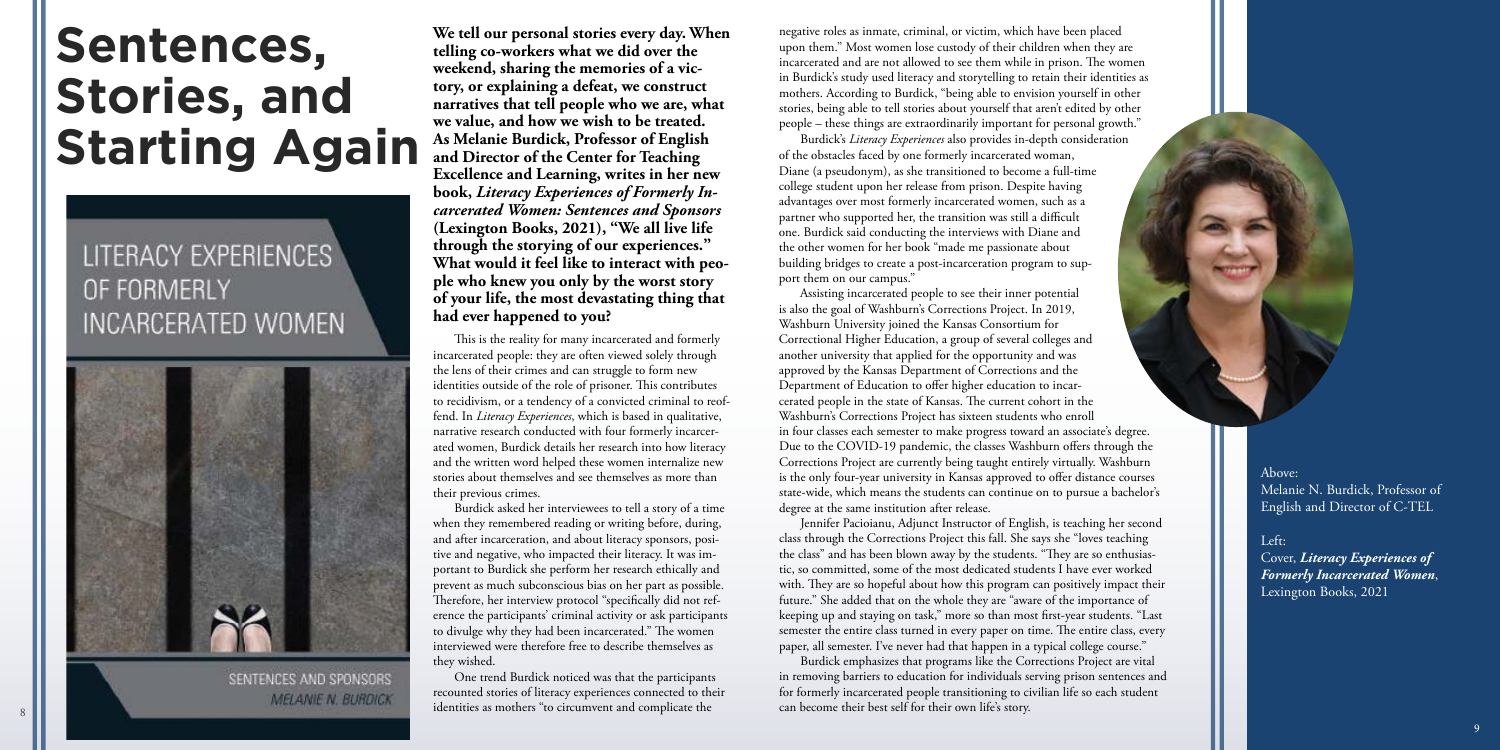10



# **LEAPing Toward Success:**

**First 3+3 Law Early Admission Program Student Enters School of Law**

LEAP is designed to allow the final year of a student's undergraduate degree to be completed concurrently with first-year law school requirements. Students in 18 different degree programs are eligible to participate in the program, which includes significant scholarship and mentorship support.

"I'd always wanted to go to law school. The LEAP program made Washburn seem like a no-brainer," Peterson said, explaining she submitted her LEAP application to Steve Cann, Professor of political science, at the same time she applied for admission to Washburn as a high-school student. "He's really the one who got me interested in LEAP. Financially it was a really good decision. Time-wise it was a great decision as well."

As a "LEAPer," Peterson's first year of Washburn Law is covered by a full tuition scholarship. She'll be eligible for a \$5,000 tuition scholarship each of the next two years as well. In her three years of undergraduate study she received legal mentorship from a community professional, served as president of the pre-law club for two years, and held a summer job at a local law firm. Peterson anticipates graduating in 2024.

LEAP "doesn't feel like a dual program. But a lot does ride upon me doing well

**Hannah Peterson set out to be a lawyer. She's become a trailblazer along her way. Peterson, 21, is the first Washburn student to advance through the new 3 + 3 Law Early Admission Program, also known as LEAP. She is a first-year Washburn University School of Law student and will graduate in May 2022 with her bachelor of arts in political science.**

#### For an application or more information about LEAP, visit [washburn.edu/LEAP.](http://washburn.edu/LEAP)

my first year of law school. I have to pass my law classes to complete my undergrad degree," Peterson said. "It doesn't seem insurmountable to me, though. Washburn faculty make it do-able."

# **WUmester 2022**

**WUmester fosters a university-wide conversation on a new topic each spring semester. The goal is to engage the entire WU community in a cross-disciplinary learning experience on timely subjects and help students see the connections between the subjects they study in the classroom and real-world debates and problems. WUmester 2022 will examine the concept of truth from the perspectives of academic disciplines and through a variety of co-curricular programming. Participants will consider how truth, knowledge, and belief shape the world we live in and the power structures that influence how we come into relation with truth. Ultimately, this will encourage members of our community to become more discerning consumers, seekers, and interpreters of information.**

#### Keynote Speaker: March 1, 2022 6:00pm Bradbury Thompson Alumni Center

#### Harman Lincoln Lecture: February 2, 2022 7:00pm Bradbury Thompson Alumni Center

#### Mulvane Art Museum WUmester Exhibition: February 4 - July 23, 2022

#### WIFI Film Festival: April 29 - May 1, 2022

**Albert Woodfox**, activist and author of *Solitary,* a 2019 non-fiction National Book Award and Pulitzer Prize finalist. A former member of the Black Panthers and one of the "Angola Three" wrongly convicted of killing a prison guard, Woodfox spent over four decades in solitary confinement before being freed by The Innocence Project. In addition to giving a public keynote address, Woodfox will spend time with classes and multicultural student organizations to discuss his long journey to justice.

Following Dr. Cann's retirement, Linsey Moddelmog, Associate Professor of political science, has stepped into the role of pre-law and LEAP coordinator. At the encouragement of both College of Arts and can LEAP. Sciences Dean Laura Stephenson and School of Law Dean Carla Pratt, Moddelmog has been working with each of the college's departments and Bachelor of Integrated Studies program to develop academic plans and sample schedules so students in almost any CAS major

> Curated from the permanent collection, the exhibition will explore the various meanings and definitions of truth. In particular it will consider how distinct identities shape perspectives and understandings of social and political issues.

Events include a workshop on making historical documentaries that accurately and professionally shed light on unknown stories.

**Kellie Carter Jackson**, Associate Professor at Wesley College and author of *Force & Freedom: Black Abolitionists and the Politics of Violence*.

### **Visit [washburn.edu/wumester](http://washburn.edu/wumester) And more!**

#### **for up-to-date information on additional WUmester programming and activities.**

#### Hannah Peterson

While a concurrent law and undergraduate program is not unique nationally, Washburn's LEAP scholarship support is noteworthy in that it creates a low-risk and high-reward option for students conscious of both their time and their long-term debt.

"This is a great opportunity because the expense is a barrier to so many people," Moddelmog said of students who aspire to law school. "Highly motivated students can save time and money. They can study anything they want for their undergraduate degree. All majors have unique gifts to contribute to legal preparation."

To those hesitant about missing out on the undergraduate experience, Peterson advises planning ahead for the experiences you want to have. "I traveled abroad, I completed internships with a lobbying firm and on a political campaign. Washburn has afforded me all of those opportunities and amazing scholarships," she said. "It's worth it 100 percent. I wish I knew more people interested in law school because I would get them into the program. What more could you ask for?"

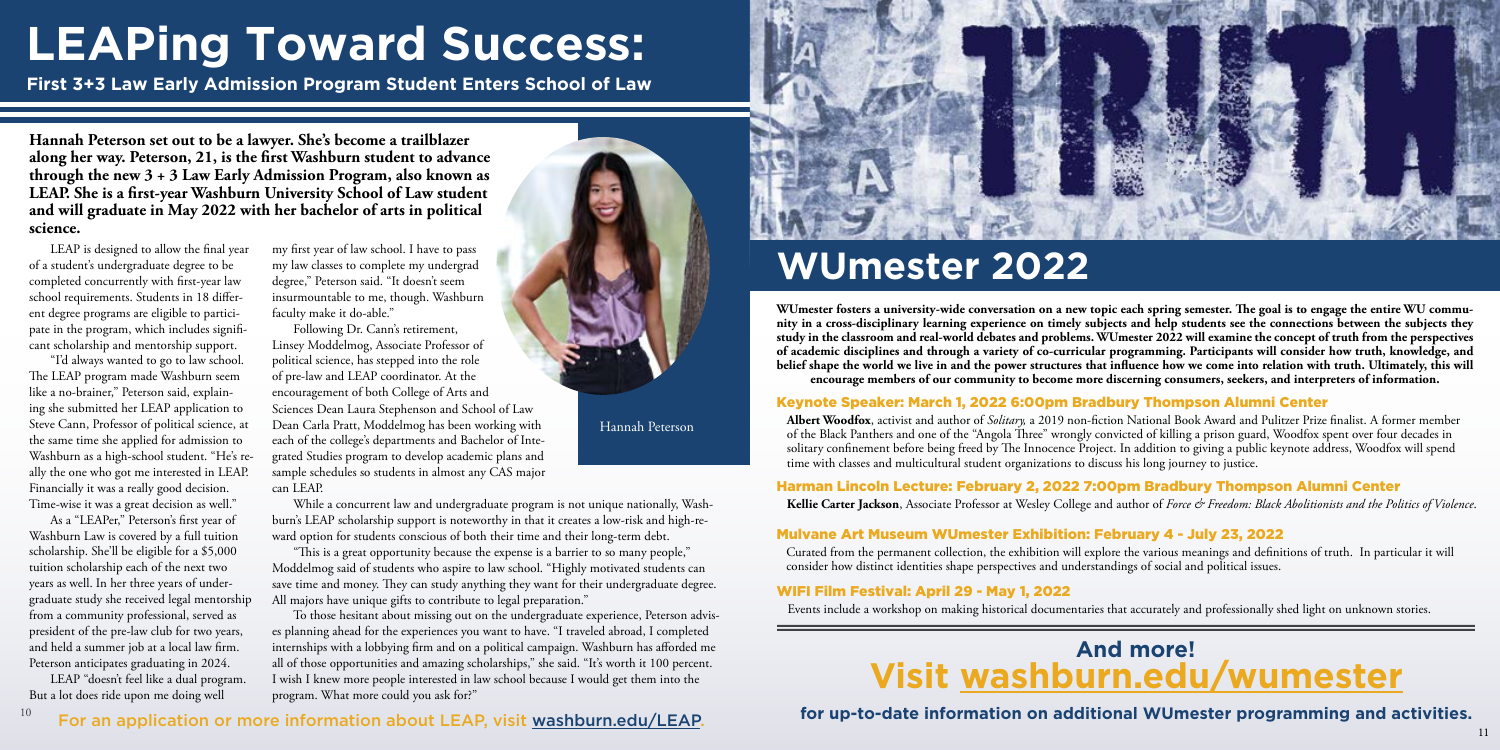

Tom Prasch, Professor and Chair of the Department of History and Geography, has been helping to organize these events since he became the faculty advisor to Phi Alpha Theta. Prasch says the goal of the programming is to add "historical resonance" to current-day issues.

Recent panel topics have included "Endgame in Afghanistan," discussing the withdrawal of United States troops from Afghanistan in April 2021 and "1619 in the Classroom," in September 2020 when controversy was cresting over the *New York Times's* 1619 Project. According to Prasch, the panels aren't planned far in advance, but are put together

### **Understanding the Insurrection: A Two-Part Zoom Forum**

**In the Washburn Department of History and Geography, "history" is not confined to the past but is rather a living, breathing exploration of the contemporary world grounded in the context of what has come before. Nothing exemplifies this more than the panels, research presentations, and historical movie night events regularly held by the department and the history student honorary society, Phi Alpha Theta.**

as reactions to important events in the news. "We couldn't have predicted the insurrection at the Capitol, for example," said Prasch. Soon after the siege in January 2021, however, he and Phi Alpha Theta organized the two-part panel "Understanding the Insurrection."

When forming panels, Prasch and Phi Alpha Theta endeavor to include interdisciplinary experts to broaden the discussion. An advantage of using Zoom as a platform for these panels in addition to physical classroom spaces is the potential to include experts from outside Kansas, without the need for travel. The panel "Endgame in Afghanistan," featured Zarena Aslami, Associate Professor at Michigan State University, who specializes in Victorian-era Afghanistan. Her perspective and expertise added important depth to the discussion. Using Zoom also means the panels and presentations can be recorded for general viewing and as a classroom resource. Prasch includes links to the recordings in the department newsletters shared each semester.

In addition to panels, the department uses Phi Alpha Theta as a forum for faculty

and students to share their historical research. Students who present research at regional or national history conferences are invited to present their work on campus, and faculty throughout Washburn have been invited to share progress and insights from their current scholarly projects. In September 2021, Eric McHenry, Professor of English, gave a presentation about his recent research into African American folk legend Lee Shelton, aka Stackolee, and the historical (in)accuracies of popular stories about Shelton. In November, Kelly Erby, Professor of history, and Bruce Mactavish, Assistant Professor of history, presented research into the nineteenth-century pro-slavery Missouri Senator and Border Ruf-

fian leader David Rice Atchison. This presentation focused on how historians attempt to seek objective truth about the past and the challenges they face in doing so.

Phi Alpha Theta also hosts a monthly "Historical Movie Night" featuring film classics and films with historical themes. This popular campus event was in peril during the COVID-19 pandemic when all events had to be virtual. No copyrighted material may be legally shared over Zoom, so Prasch had to get creative and find relevant movies that were out of copyright. One such movie was the 1919 black and white *The Plague in Florence*  (*Die Pest in Florenz*). Since many uncopyrighted works are silent films, Prasch



## **Historical Resonance: History Department Events Illuminate Current News**

Clockwise from left: Flyer art promoting the "Understanding the Insurrection" panel Movie poster for *Die Pest in Florenz* Flyer art promoting "The 1619 Project" panel



Upcoming panels, movie nights, and presentations are publicized on the Facebook pages of the history department and Phi Alpha Theta. When events are streamed, Zoom links are included in the announcements so anyone can attend. Facebook pages are: @WashburnUniversityHistory @Washburn-University-Phi-Alpha-Theta

To sign up for the newsletter, which includes links to event recordings as well as department news, contact Kelly Erby, at kelly.erby@washburn.edu.

and Matt Nyquist, Assistant Professor of mass media, spoke over them during the screenings to share insights, in the style of Mystery Science Theater 3000 or RiffTrax. This spring's WUmester topic will be Truth (see page 11 for more information about WUmester). Since its inception, WUmester has been "a huge inspiration" to the department's programing. "We look to the WUmester theme," said Prasch, "and plan fitting events." Prasch is excited about this spring's upcoming movies, which include *The Return of Martin Guerre* and the Orson Wells documentary, *F is for Fake*.

12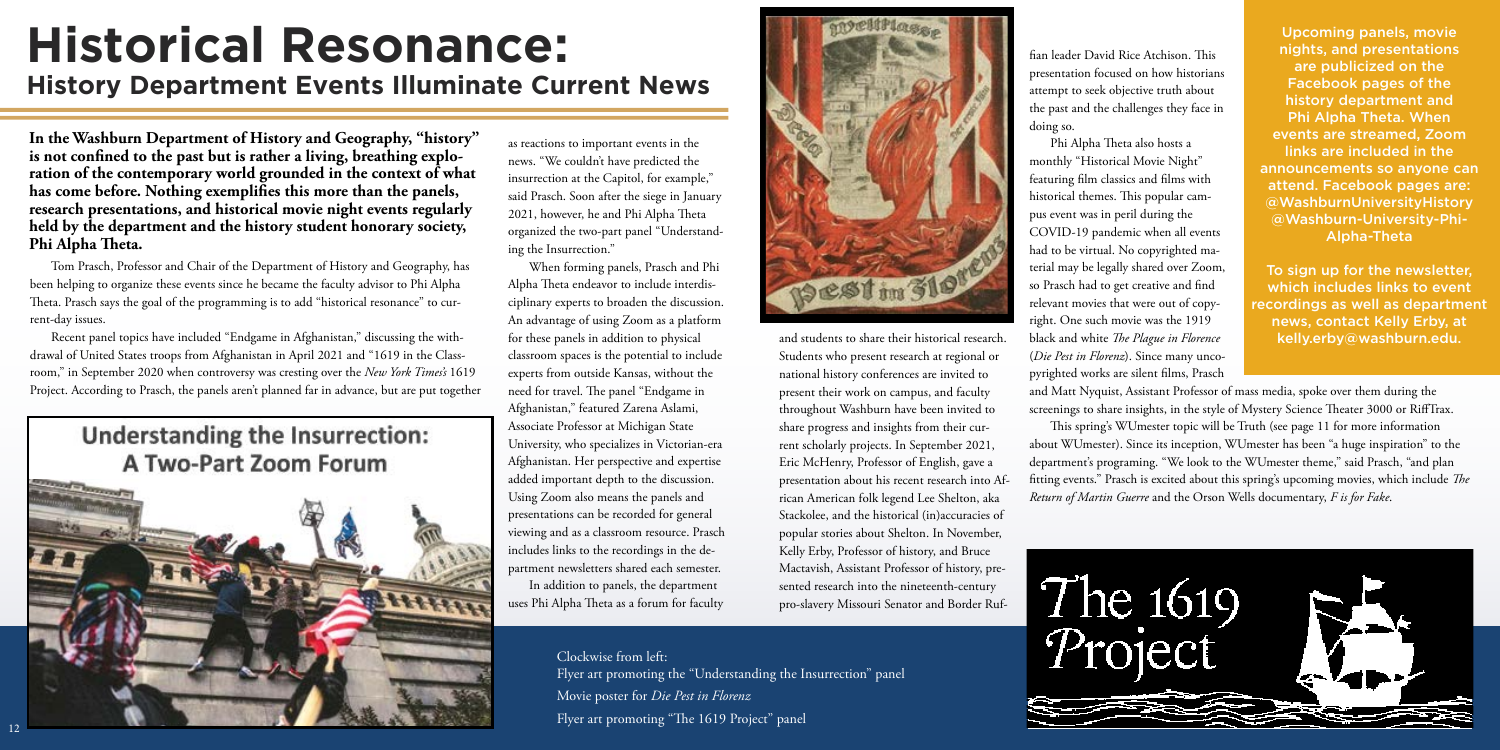One of the department's largest cohorts to date, 22 undergraduates and 12 graduate students, received degrees in May. Sixteen incoming graduate students started this fall, one of the largest incoming classes for the department. The Debate team placed in the top three at five invitational tournaments and ended the season placing second and fifth at two national tournaments. The Mock Trial team earned a top three finish on the invitational level.

#### Communication Studies

# **Department Highlights**

**Professor Rodrigo Mercader** and **Assistant Professor Tracy Wagner** published a journal article with student **Brett Breitkreutz**. **Associate Professor Takrima Sadikot** was the mentor for student **Frances Befort**, who represented the department at Undergraduate Research Day at the state capitol. **Assistant Professors Paul Wagner** and **Tracy Wagner** and students **Caleb Phelps, Jenna Shortridge,**  and **Blake Cheatham** researched if face masks cause drops in oxygen saturation levels.

#### **Chemistry**

of his students. "They have to work really hard and know what they're doing, but they also have to know they can do it. Getting face time with these guests helps build confidence."

An exhibit at the Oklahoma State University Art Museum featured projects by students in **Professor Marguerite Perret's** class, Reflections on Water During a Pandemic. **Perret** was also involved with a large-scale collaborative installation in six galleries, *The State We're In: Constructing a Sense of Place in the Hydrosphere.* **Assistant Professor Kwok-Pong "Bobby" Tso** was a visiting artist, presenter, and discussion moderator at the National Council on Education for the Ceramic Arts. Via a Sweet Sabbatical grant, **Associate Professor Danielle Head** traveled and researched a new photography project, *Things 'Bout Coming My Way.*

#### Art

Student **Rajesh Kandel** received the Star Trainee Award by K-INBRE and presented at the Central INBRE Conference and the ACS Midwest Regional Meeting. **Assistant Professor Holly O'Neill** published an article with students **Gretchen Hogan** and **Rachel McKiddie** about a tool to assist Kansas law enforcement in distinguishing between legal and illegal forms of cannabis.

**Special Guest Stars Demystify the Film Industry for Washburn Students**

**Starting a new job is tough, but knowing what to expect and what's expected can make all the difference. That's why Matthew Nyquist, Assistant Professor in the Department of Mass Media, has made it his mission to demystify the film industry for his Washburn students.**

# **Small School, Big Screen:**

Rick Carter, production designer and art director, your lane." With these experiences and the advice of veterans, the big programs and is now fully accredited at both undergraduate and graduate levels. community outreach, Nyquist shares other insider knowledge with his students, including set protocol and lingo, how to properly coil a cable, how many paper fasteners to put in a script (two), and an understanding of the specific role and responsibility of the different positions on set. "Don't put your hands in your pockets on set," he said as an example, so you never look bored. "And don't step on others' toes. You have to stay in time is brought within reach of Washburn film graduates.

Nyquist, originally from Lindsborg, Kansas, was encouraged by a cousin in the industry to attend the University of Southern California (USC), where he received a Master of Fine Arts in Film and Television Production. After graduation Nyquist worked in Los Angeles before returning to Kansas to be closer to his parents. Nyquist uses his personal connections to develop in his Washburn students the same enthusiasm and confidence his cousin inspired in him: "In acting there's luck involved, but film-making is less luck. It's work ethic."

"The biggest highlight I can think of for the last year is the fact that we survived and were still able to provide our students with a quality education."

Rick Carter won the Academy Award for best production design for *Avatar* (2009) and *Lincoln* (2012) and has worked on many notable films including *Star Wars: The Rise of Skywalker*; *Jurassic Park*, and *Back to the Future Part II* and *Part III*. In February 2021 he visited with more than 70 Washburn students and community members via Zoom. Carter visited with just two other schools that spring: USC and New York University graduate schools, considered the top film schools in the United States.



**Education**: WNGE was active with community outreach, including holding a Donations for Donuts fundraiser.  $15$ 

"The students here are so thankful and appreciative to the people who give their time," Nyquist said. That appreciation led Holzman to encourage Carter to take the opportunity. Holzman, a longtime collaborator of Carter's, is a mentor and friend of Nyquist. The results of Carter's lessons in production design were immediately evident. Students who were making their short films in the first level production class when Carter spoke "did a lot more thinking about what they can do," Nyquist said, including filming on location in a bar and in a veterinarian's office.

Through a series of guest lectures by Academy Award winners and industry leaders, Nyquist's students receive critiques, knowledge, and opportunities rivaling those at elite film schools. The visits are hosted via teleconferencing so guests do not have to travel. Visitors so far include Allan Holzman, director and editor (*Survivors of the Holocaust, Old Man River*); Rick Carter, production designer and art director (*Avatar, Lincoln*), Leonora Anzaldua, cinematographer (*Empty Sandbox*); Anna Elizabeth James, screenwriter and director (*Deadly Illusions, Destined to Ride*); and Sev Ohanian, screenwriter and producer (*Fruitvale Station, Judas and the Black Messiah*). Other lectures are being planned.

When guests are first announced to classes, Nyquist said it is common for students to be a bit starstruck, but in preparation for that guest lecturer, "it's important for them to understand these are regular people. I've told them: 'These people are no different than any of you.'"

"They need to learn the technical aspects, but the most important thing is they need a sense of empowerment," Nyquist said

When asked for highlights this year, the first answer given by many was echoed in the words of Cherry Steffen, Professor and Chair of the Department of Education:

The College of Arts and Sciences is grateful to our faculty and staff and the efforts they made to adapt to the changing circumstances of the past year. As the highlights show, we not only survived, we published, researched, traveled, produced shows, held events, and, of course, supported our students.

**Professor Nan Sun** co-authored two papers with students, both in the journal *Issues in Information Systems*: "An Applied Study of RNN Models for Predicting Cryptocurrency Prices" with **Dane Vanderbilt** and **Kun Xie;** and "A Study of the Role of VR in Mental Health Based on Public Opinion" with **Daniel Corrales, Tyler Cross,** and **Cian Renner**.

#### Computer Information Sciences

#### Biology

#### Education

**Lecturer Tracie Lutz, Lecturer Craig Carter,** and **Senior Administrative Assistant Robyn Dudney** were advisors for the Washburn University Next Generation Educators organization, WNGE. **Professor Gloria Dye** is heading the Limited Apprentice Program for Washburn, which provides paraprofessionals or substitute teachers an opportunity to pursue a master's degree in High Incidence Special Education. In August the department successfully completed the Council for the Accreditation of Educator Preparation national accreditation for graduate



visited with mass media students via Zoom.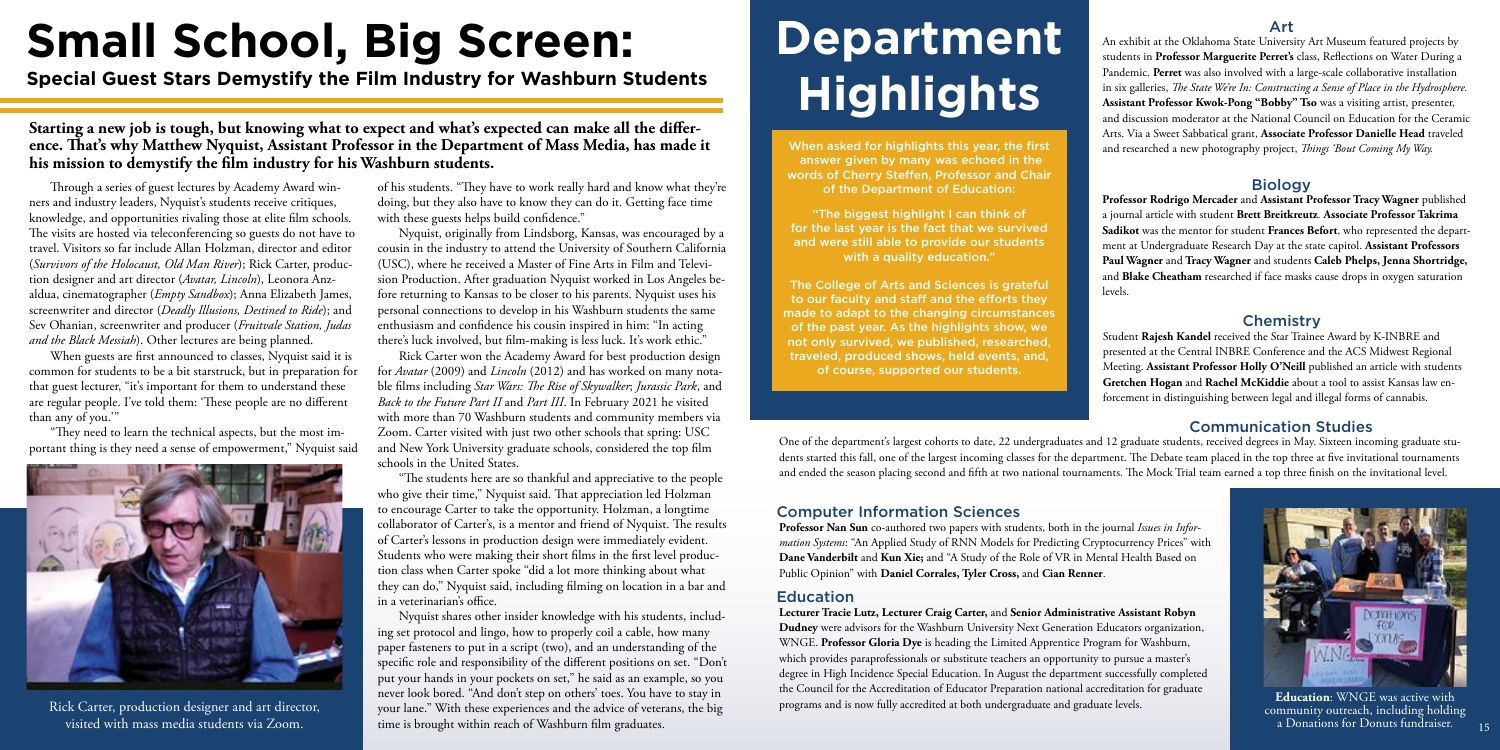The WU Moves Community Wellness program completed its 5th year of serving the Topeka area and remains at capacity with over 90 visits weekly. **Professor Park Lockwood, Professor** and **Chair Roy Wohl,** and **School of Nursing Lecturer Kathy Ure** published their research on this program in the *College Student Journal.* The department is offering a Personal Training Certification course. **Lecturer Karen Garrison** was appointed as a District Representative to the first National Athletic Trainers' Association Connection and Engagement Committee. **Assistant Professor Ross Friesen** made on online presentation at the KAHPERD Online Professional Development Workshop addressing pandemic concerns of physical education teachers.

The history honorary society, Phi Alpha Theta, continued their programming despite the pandemic (see page 12.) **Professor** and **Chair Tom Prasch, Professor Kelly Erby, Professor Kim Morse,** and **Professor Kerry Wynn** participated in the 2020 WUmester theme of sustainability through the CAS Faculty Colloquium and activities in a number of honors programs and classes.

The WIFI Film Festival 2021 was virtual and had great attendance online. **Assistant Professor Matt Nyquist** and **Lecturer Sam Finch** were assisted in directing the festival by the Film Festival class taught by **Nyquist**. **Assistant Professor Andrew Anglin** continued his role as a board director of the Topeka Advertising Federation, helping to establish Spark Topeka, a professional development event aimed at college students.

16 17 *americana* (*History of Latin American Science Fiction*). **Professor Courtney Sullivan** had an article published in *Contemporary French Civilization*. **Senior Lecturer Georgina Tenny** taught a special medical Spanish course for School of Nursing. **Professor** and **Chair Miguel González-Abellás** has a chapter forthcoming in *Historia de la ciencia ficción latino-*

# Cani

KARALYN KENDALL-MORWICK

Human/Dog Coevolution in **Modernist Literature** 

Student **Kael Ecord** won first place in the Class Project Competition at the 2nd Annual Midwest Math and Statistics Conference. Students **Sanskar Neupane** and **Kamana Adhikari** won second place. The department welcomed **Jillian Kimzey** as the new Math Lab Manager.

#### English

#### Kinesiology

#### History & Geography

### Mathematics & Statistics

The Department piloted an online EN101 class at the Topeka Correctional Facility. (See page 8.) Again this year, every English major who completed their student teaching received job offers. **Associate Professor Mary Sheldon** retired this year after 33 years of service. **Senior Lecturer Dennis Etzel, Jr.** published *Two Ponders*, a collaboration with local artist **Barbara Waterman-Peters**. **Senior Lecturer Izzy Wasserstein** was selected as the Fall 2020

recipient of the ArtsConnect Arty Award in the Literary Arts category.

This year **Assistant Professor Chris Jones** published an article, "Responding to Political Hot Points in Real Time: A Twitter Thread" and a book chapter, "Bring Back the Trivium Rhetoric and Anti-Authoritarianism in Biblical Studies."

#### Modern Languages

The Washburn University Wind Ensemble led by **Assistant Professor Tom Seddon** was one of five bands selected to perform at the College Band Directors National Association Southwest Conference. In November, **Lecturer Von Hansen** performed his composition *Loops for Vibraphone and Electronics* at the Percussive Arts Society's International Convention. **Lecturer Lucy Tan** was invited to present her research on musical narrative at the Kansas Music Teachers Association conference. **Professor Tom Morgan** published two original compositions, *Suite for Vibraphone* and *Fantasia for Woodwind Quintet*.

#### Music

#### Philosophy & Religious Studies

**Above, Music Department:** The Washburn University Wind Ensemble was selected to perform at the College Band Directors National Association Southwest Conference in spring 2022.

**Below, Physics Department:** The Physics and Engineering Club built a pumpkin launcher as a fundraiser.



**Professor Brian Thomas** co-authored "Gamma-rays from ultracompact minihaloes: effects on the Earth's atmosphere and links to mass extinction events" in the *Monthly Notices of the Royal Astronomical Society*. **Thomas** and **Assistant Professor Vince Rossi** mentored students who presented at the virtual Undergraduate Research Day at the state capitol.

#### Political Science

This year, 22 students interned in the Kansas Legislature, the Kansas Governor's Office, and other non-profit and governmental agencies. **Associate Professor Linsey Moddelmog** received a Sweet Sabbatical to study government and politics in western Europe. **Assistant Professor Amber Dickinson** was chosen as a co-host of the new KTWU-TV program *Inspire*. **Lecturer Grant Armstrong** made presentations on political topics, including one to the League of Women Voters. **Professor** and **Chair Bob Beatty** hosted the KTWU-TV program *I've Got Issues* and gave over 50 interviews to state and local media after the 2020 election.

**English: Associate Professor Kara Kendall-Morwick** published a monograph, *Canis Modernis: Human/Dog Coevolution in Modernist Literature.* 

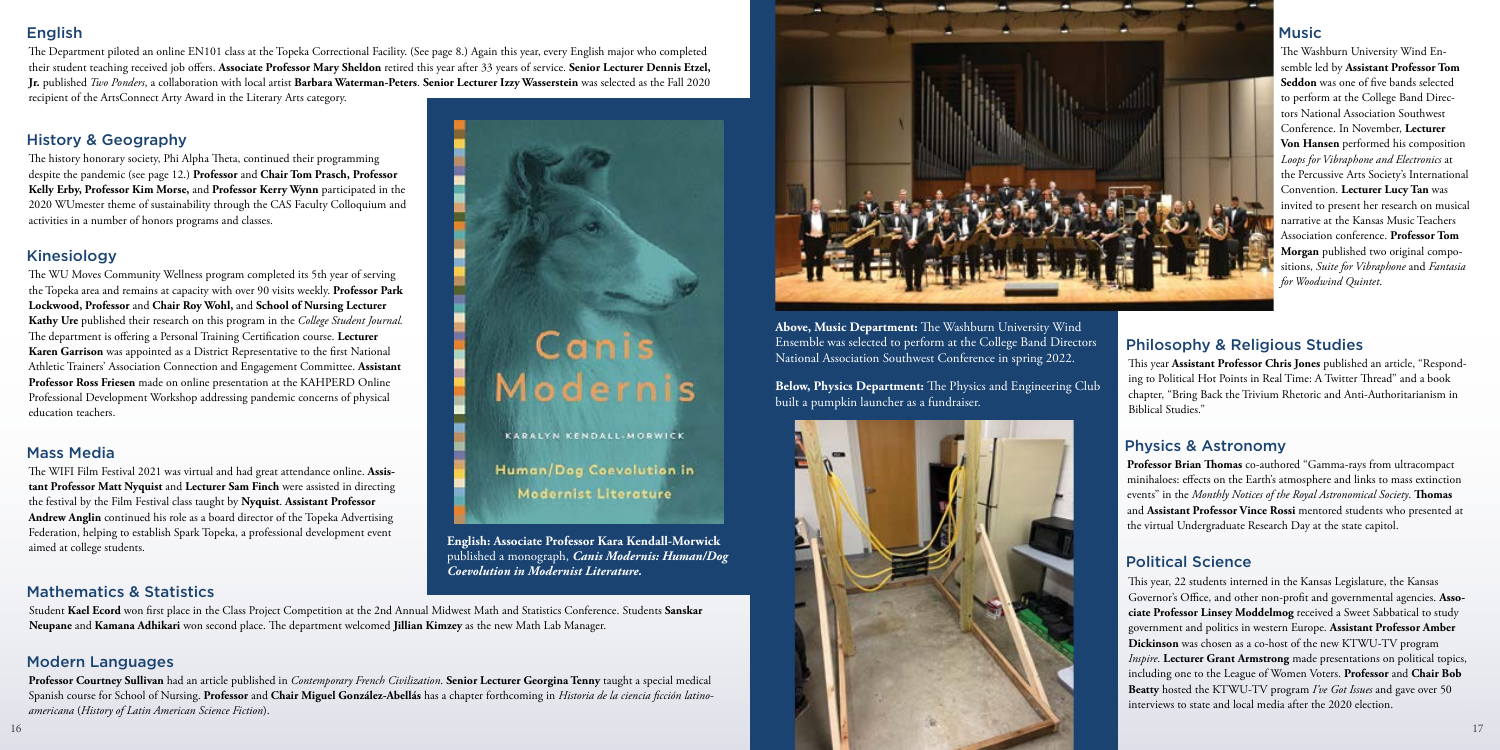#### Sociology & Anthropology

Student **Jonathan Huffman** was the recipient of the 2020 Vance and Marilyn Hall Graduate Research Award. Psychology graduate and former WU football player **Kyle Hinton** was drafted by the NFL Vikings. Despite the pandemic, the Psychology Clinic continued to offer services through telehealth. **Adjunct Valerie Peckham** was a guest on KTWU's *I've Got Issues*, "Taking Care of You," about the importance of self-care and managing anxiety.

**Assistant Professor Lindsey Ibañez** published a paper on relational work in Nicaragua's low-wage labor market and another on job referrals in the global south. **Assistant Professor Jason Miller** published an article on undergraduate student-led anthropology research. **Associate Professor Alexandra Klale**s published several research papers on forensic sex estimation methods, two co-authored with Washburn alumni.

#### **Theatre**

dance with Professor Kim Morse (right) during convocation. Kelly Thor (left), Professor and Chair of the Art Department, shares an impromptu



While many theatres closed during 2020-2021, WU Theatre produced five live productions to limited audiences and added a streaming option. Students performed *A Year with Frog and Toad* for three Boys and Girls Clubs in Topeka and staged outdoor performances on campus. Student **Taylor Molt** starred in the student-directed-and-designed production of *The Last Five Years* as her senior capstone. **Lecturer Ted Shonka** directed Jen Silverman's *The Moors*.



**Theatre Department**: Students gave outdoor performances on campus of *A Year with Frog and Toad.* Shown: Hannah Kirby and Taylor Molt.



The College of Arts and Sciences lost many friends and colleagues since June of last year. We offer our heartfelt condolences to the families and friends of those who passed. Although they are no longer with us, Washburn will always be richer for the impact they made and the lives they touched.

#### Psychology

*June 1, 2020 - November 30, 2021*

| Dr. Lyle Baker     | Dr. Dan Harden        |
|--------------------|-----------------------|
| Mrs. Marie Boaz    | Mr. Edward Marchant   |
| Dr. Terry Booth,   | Dr. Burney Mendenhall |
| Dr. Steve Cann     | Dr. Sue Salem         |
| Mr. Arden Cowherd  | Mrs. Nancy Shermoen   |
| Mr. Joshua Dirks   | Mrs. Karen Simpson    |
| Dr. Marilyn Geiger | Mr. Bob Thompson      |